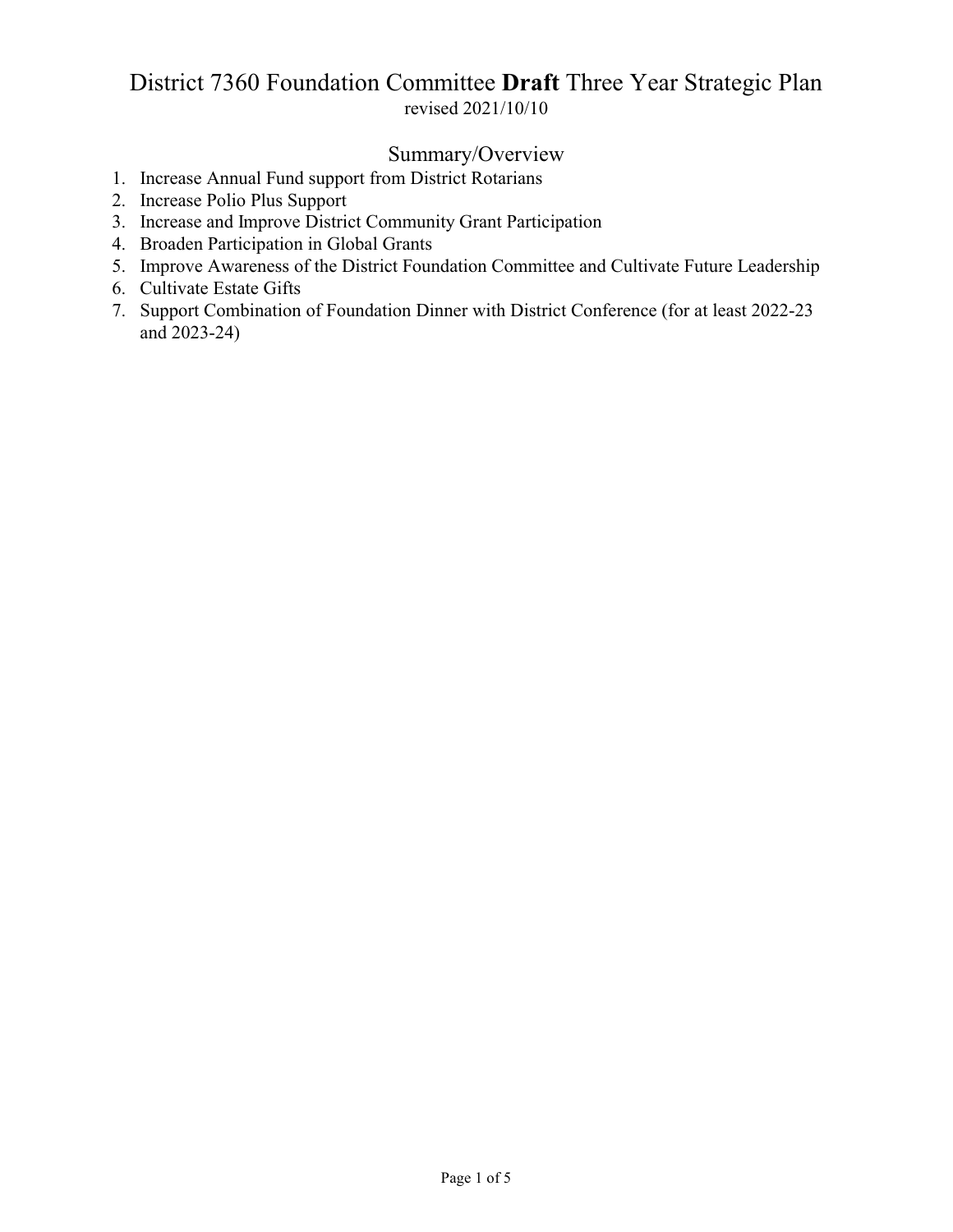# **Increase Annual Fund support from District Rotarians**

Responsible - District Foundation Committee

- **1. Reverse the trend of decreased per capita annual fund support, get back to \$100 per capita and then maintain in real (inflation adjusted) dollars**
	- **Goal -** 10% Increase per year until \$100 per Capita achieved; 3% per year after \$200 per capita reached

### **History**

2017-18 - \$101.37 2018-19 - \$97.97 2019-20 - \$89.98 2020-21 - \$83.50

# **Targets**

2021-22 Goal - \$91.85 2022-23 Goal - \$100.00

2023-24 Goal - \$103.00

# **2. Have Every Club set a (Non Zero) Annual Fund Goal in Rotary Club Central**

Responsible - Area Governors

# **History**

2018-19 - 35/72 (48.6%) 2019-20 - 32/70 (45.7%) 2020-21 - 47/66 (71.2%) 2021-22 to date - 37/66 (56.1%)

### **Goal**

2021-22 - 80% (52/65) 2022-23 - 90% (59/65) 45 of 66 as of 10/10/2021 2023-24 - 100%

# **3. Eliminate Annual Fund Non-Giving Clubs**

Responsible - District Governor-Elect

# **History**

2017-18 - 5 2018-19 - 7  $2019-20 - 8$  $2020 - 21 - 3$ **Goal** 2021-22 - 0 29 as of 10/10/2021  $2022 - 23 - 0$  $2023 - 24 - 0$ 

#### Strategies

1. **Encourage every club to either hold or participate in at least one event to support the Rotary Foundation every six months**

Four district wide Foundation events currently offered (two each six months) - World's Greatest Meal, District Foundation Dinner, Foundation Walk and Pedals Out Polio

Quarterly list all Club Foundation events in District Newsletter and on District Website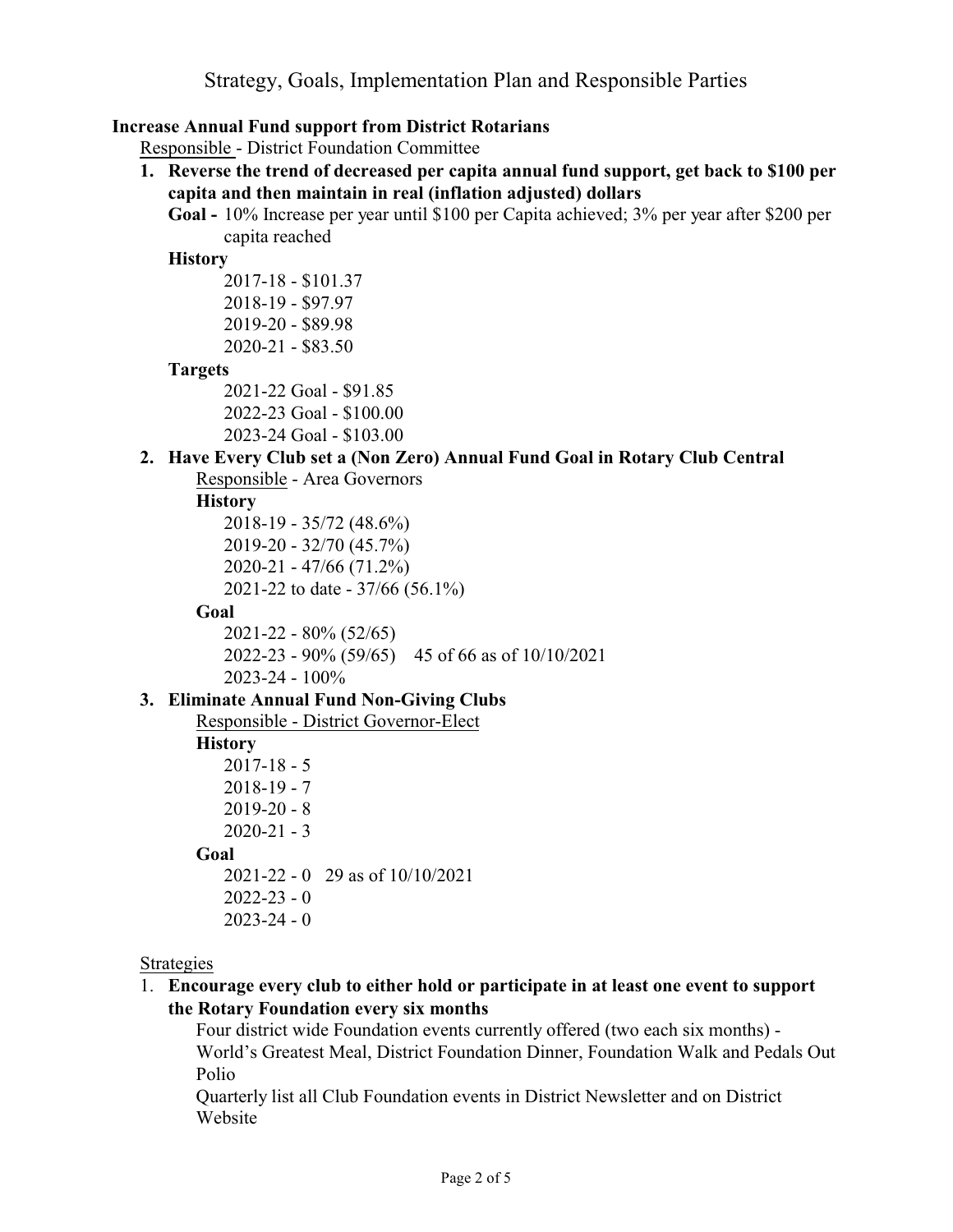# 2. **Improve accessibility of information on Foundation Events**

**Reformat District Website** to Include Page for Foundation Support - Youth Exchange Tab could be relabeled Youth and include Youth Exchange, RYLA and 4 Way Speech Contest, allowing current District Program tab to be used for District Events supporting the Foundation as well as recognition and potential Foundation Minutes

# **3. Increase Recognition of Annual Fund Support**

- Quarterly publish list of Per Capita Giving by Clubs (in ranked order) on District Website and in District Newsletter

- Publish participation in District wide events Ranked Club per capita support of World's Greatest Meal Ranked Club per capita support of Foundation Walk Ranked Club per capita support of Pedals Out Polio
- Broaden Recognition of Clubs and Members at District Foundation Event Program Insert listing Top Clubs in Each Category, Paul Harris Society members, Bequest Society Members;
	- Publish Insert on District Website
- Publish List of new Paul Harris Fellows each month in District Newsletter
- Encourage clubs to recognize their new Paul Harris Fellows
- Encourage each club to recognize Foundation Supporter of Year
- **4. Encourage Clubs to Have a Foundation Minute at least once/month**; post possible "Foundation Minutes" on District website and in District Newsletter and distribute by email. Foundation minutes could be given at meeting and or included in Club Newsletter/Meeting notes

Responsible for Posting Possible Foundation Minutes on District Website – ??? Responsible for Submitting Foundation Minutes to District Newsletter – ??? Area Governors to Provide Quarterly Report on Club Compliance

# **5. Make a (non-zero) Annual Fund Goal a Requirement to Apply for a District Community Grant**

**6. Promote Rotary Direct**

- Twice a year print ranked list of Rotary Direct participation (by percent of members) by Club in Distrct Newsletter

**7. Ask every club to identify a Foundation lead and encourage larger clubs to have a Foundation Committee**

# **Measurements of Success**

- 1. Club Annual Fund Participation
- 2. EREY participation
- 3. Per Capita Giving
- 4. % of clubs having regular "Foundation Minutes" (monthly or more often)
- 5. % of clubs participating in or sponsoring events to support the Rotary Foundation
- 6. Rotary Direct Participation
- 7. Sustaining Members
- 8. Paul Harris Society
- 9. Participation in Foundation walk

**Notes:** 17 of the 66 current Club presidents made no donation to the Rotary Foundation during 2020-21; 7 of the 66 participate in Rotary Direct. Only 23 clubs have listed a Foundation lead and six of these 23 did not make a 2020-21 gift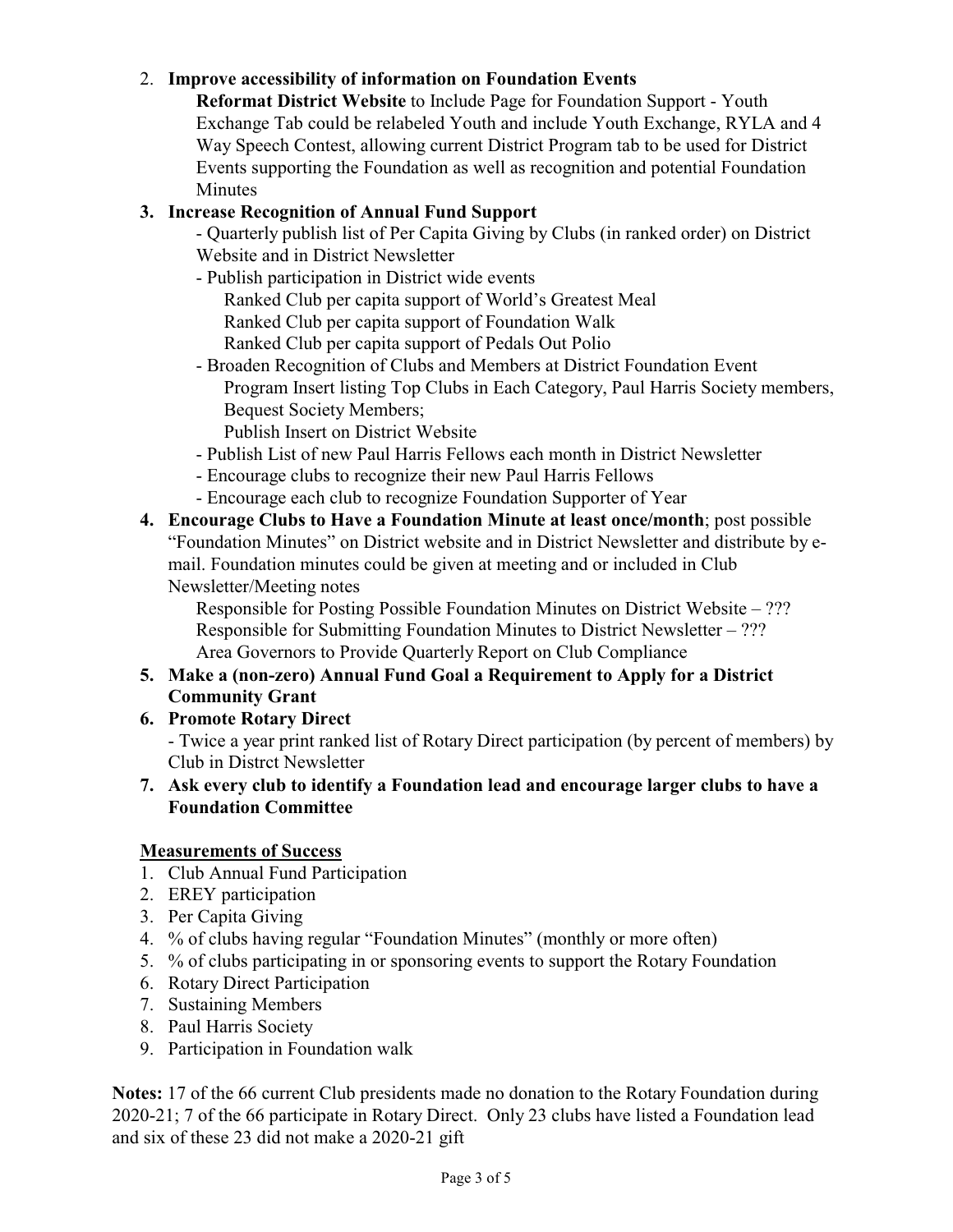#### **Increase PolioPlus Support**

| <b>History</b> |                  |  |
|----------------|------------------|--|
| 2020-21        | 46,225.50<br>\$  |  |
| 2019-20        | 84,994.72<br>\$  |  |
| 2018-19        | \$2,277,971.66   |  |
| 2017-18        | 72,674.10<br>Ś.  |  |
| 2016-17        | \$5,055,383.79   |  |
| 2015-16        | 74,069.60<br>\$  |  |
| 2014-15        | \$<br>68,995.92  |  |
| 2013-14        | 61,424.32<br>\$. |  |
| 2012-13        | 78,996.40<br>\$  |  |

- 1. Increase participation in World's Greatest Meal History (Need from Jeff)
- 2. Increase participation in Pedals Out Polio History (Need from Jeff)
- 3. Increase participation in Polio Plus Society 52 Members as of August 8, 2021

#### **Goal**

By June 30, 2022 - 100 June 30, 2023 - 110 June 30, 2024 - 120

Strategies

Promotion and regular reporting in Newsletter Presence at PETS, DTA, DC Foundation Dinner Powerpoint, Program Insert

Measurements of Success Per capita Polio Plus Socirty

# **Increase and Improve District Community Grant Participation**

- 1. Offer District Grant Seminars at a Variety of Times both Virtually and In Person
- 2. Make Final Reports less bureaucratic without sacrificing accountability/

• Strengthen statement certifying club contributed at least the amount requested from/approved by District

• Accept copy of check or bank statement with check identified or invoice or receipts AND either letter of thanks from organization or photos of completed project. (Some clubs have bank accounts that do not provide digital images of check and have to pay for copies of checks. Many organizations do not provide zero invoices. Some projects involve more than one organization/school district.

3. Allow for Summer Projects : Clubs would have to remit total estimated cost of project to organization which would have to attest in writing to receiving entire payment needed for the purpose of project to be completed by September 1.